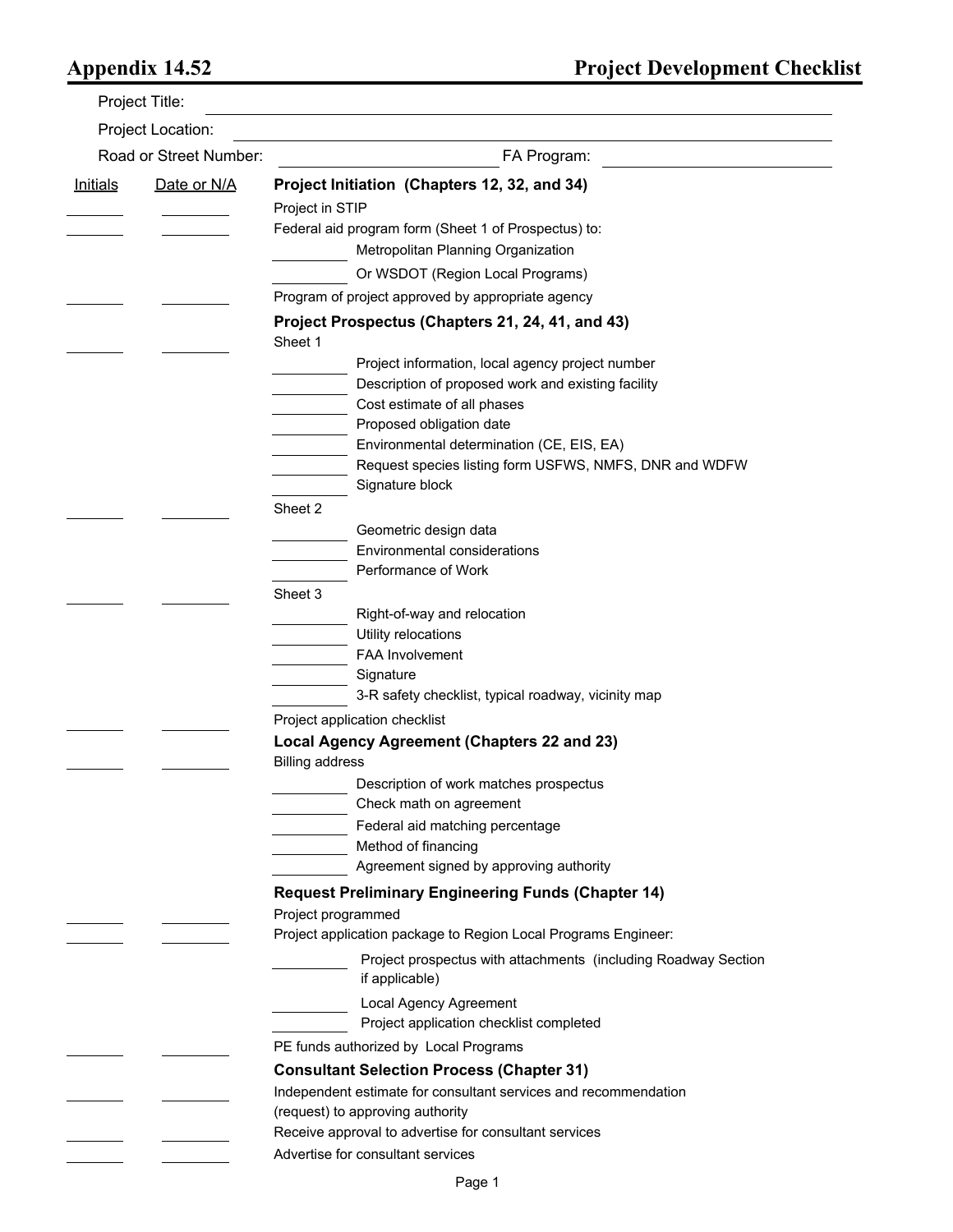|                          | <b>Consultant Selection Process (Chapter 31)</b>          |                                                                                                                                                                                                                                                                                         |
|--------------------------|-----------------------------------------------------------|-----------------------------------------------------------------------------------------------------------------------------------------------------------------------------------------------------------------------------------------------------------------------------------------|
|                          | Develop consultant evaluation selection criteria          |                                                                                                                                                                                                                                                                                         |
|                          | Select minimum of three best qualified firms              |                                                                                                                                                                                                                                                                                         |
|                          |                                                           | Submit request for approval of selected firm to approving authority                                                                                                                                                                                                                     |
|                          | Conduct preaward audit (if necessary) before negotiations |                                                                                                                                                                                                                                                                                         |
|                          | Approving authority approve selection, negotiation begins |                                                                                                                                                                                                                                                                                         |
|                          |                                                           | Negotiation completed - submit final draft of agreement, etc., to the approving authority                                                                                                                                                                                               |
|                          | Receive approval from approving authority                 |                                                                                                                                                                                                                                                                                         |
|                          | Agreement signed by consultant                            |                                                                                                                                                                                                                                                                                         |
|                          |                                                           | Agreement executed by approving authority (consultant may now begin work)                                                                                                                                                                                                               |
|                          | Notice to proceed sent to the consultant                  |                                                                                                                                                                                                                                                                                         |
|                          |                                                           | Send copy of agreement to Region Local Programs Engineer                                                                                                                                                                                                                                |
|                          | <b>Consultant Administration (Chapter 31)</b>             |                                                                                                                                                                                                                                                                                         |
|                          |                                                           | Oversee the consultant's work and billings to ensure compliance with the agreement                                                                                                                                                                                                      |
|                          |                                                           | Prepare diary to record discussions and visitation with the consultant                                                                                                                                                                                                                  |
|                          |                                                           | Check consultant billings regarding employee classification, wage rate, actual invoices for direct                                                                                                                                                                                      |
|                          | non salary costs, etc.                                    |                                                                                                                                                                                                                                                                                         |
|                          | Enter consultant payment on ledger system                 |                                                                                                                                                                                                                                                                                         |
| <u> London Communica</u> | Conduct consultant employee interviews                    |                                                                                                                                                                                                                                                                                         |
|                          |                                                           | Establish and maintain a tracking system to monitor consultant agreement expiration dates                                                                                                                                                                                               |
|                          | <b>Environmental Processes (Chapter 24)</b>               |                                                                                                                                                                                                                                                                                         |
|                          | <b>Categorical Exclusion</b>                              |                                                                                                                                                                                                                                                                                         |
|                          |                                                           |                                                                                                                                                                                                                                                                                         |
|                          |                                                           | For Categorical exclusion to be approved by FHWA complete the ECS and all necessary discipline<br>reports and approvals (including, but not limited to the ESA and Section 106 processes.                                                                                               |
|                          |                                                           | Complete the ECS                                                                                                                                                                                                                                                                        |
|                          |                                                           | Submit completed drafts of discipline reports to WSDOT Region<br>Local Programs for review by Local Programs                                                                                                                                                                            |
|                          |                                                           | Submit completed Discipline reports to WSDOT Region Local<br>Programs                                                                                                                                                                                                                   |
|                          |                                                           | Obtain all necessary approvals                                                                                                                                                                                                                                                          |
|                          |                                                           | Submit concurrence letters for all applicable environmental<br>considerations, including but not limited to the ESA and Section<br>106 requirements, final BA, Final Section 106 documentation,<br>and final ECS to Region Local Programs for transmittal to Local<br>Programs and FHWA |

## Environmental Assessment

|  | Submit preliminary environmental assessment to Region Local Programs                                                                                                                                      |
|--|-----------------------------------------------------------------------------------------------------------------------------------------------------------------------------------------------------------|
|  | Revise draft environmental assessment, based on Local Programs and FHWA comments                                                                                                                          |
|  | WSDOT and FHWA approve environmental assessment                                                                                                                                                           |
|  | Publish notice of availability for environmental assessment                                                                                                                                               |
|  | Publish opportunity for comment period and hearing, if held                                                                                                                                               |
|  | Submit FONSI package (including summary of comments received and responses, any revisions to<br>the environmental assessment and FONSI) to Region Local Programs for review by Local Programs<br>and FHWA |
|  | <b>FONSI</b> issued by FHWA                                                                                                                                                                               |
|  | -or-                                                                                                                                                                                                      |
|  | Establish requirement for Environmental Impact Statement                                                                                                                                                  |
|  |                                                                                                                                                                                                           |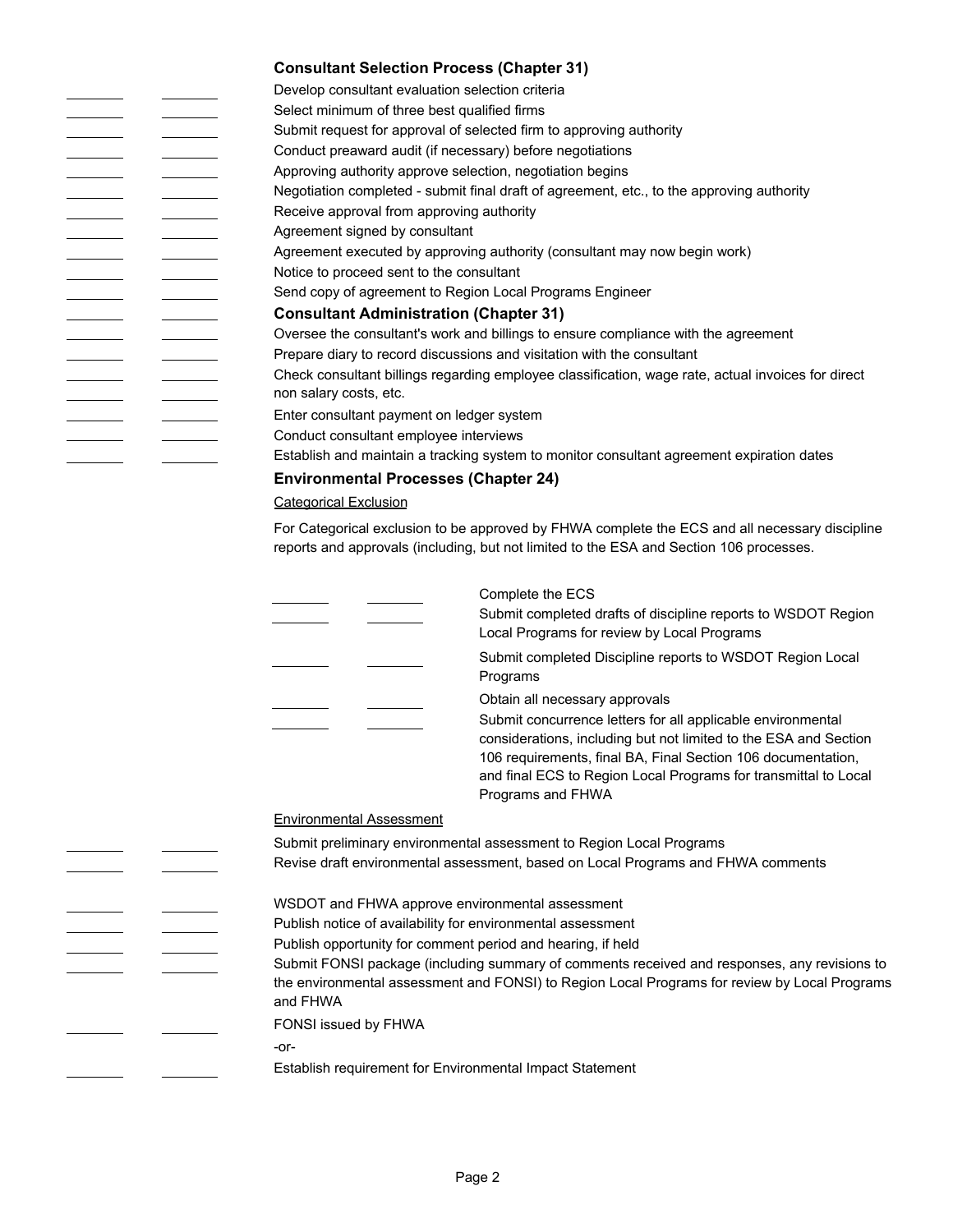|                                                                                                                                                                                                                                      |                                                                                                                                                                                                                                      | <b>Environmental Impact Statement (Chapter 24)</b>                                                                               |
|--------------------------------------------------------------------------------------------------------------------------------------------------------------------------------------------------------------------------------------|--------------------------------------------------------------------------------------------------------------------------------------------------------------------------------------------------------------------------------------|----------------------------------------------------------------------------------------------------------------------------------|
|                                                                                                                                                                                                                                      |                                                                                                                                                                                                                                      | Submit draft Notice of Intent to Region Local Programs                                                                           |
|                                                                                                                                                                                                                                      |                                                                                                                                                                                                                                      | FHWA Publishes Notice of Intent                                                                                                  |
| <u>and the state of the state</u>                                                                                                                                                                                                    | <b>Contract Contract Contract</b>                                                                                                                                                                                                    | Submit interdisciplinary team recommendations to project manager                                                                 |
|                                                                                                                                                                                                                                      |                                                                                                                                                                                                                                      | Develop public involvement plan                                                                                                  |
|                                                                                                                                                                                                                                      |                                                                                                                                                                                                                                      | Develop data inventory and evaluation from interdisciplinary team                                                                |
|                                                                                                                                                                                                                                      |                                                                                                                                                                                                                                      | Submit preliminary discipline reports for review to Region Local Programs                                                        |
|                                                                                                                                                                                                                                      |                                                                                                                                                                                                                                      | Submit completed discipline reports to Region Local Programs                                                                     |
|                                                                                                                                                                                                                                      |                                                                                                                                                                                                                                      | Submit preliminary Draft Environmental Impact Statement to Region Local Programs                                                 |
|                                                                                                                                                                                                                                      |                                                                                                                                                                                                                                      | Receive WSDOT and FHWA comments on the preliminary draft of EIS                                                                  |
|                                                                                                                                                                                                                                      |                                                                                                                                                                                                                                      | Submit camera-ready Draft Environmental Impact Statement to Region Local Programs Engineer for                                   |
|                                                                                                                                                                                                                                      |                                                                                                                                                                                                                                      | WSDOT and FHWA signature                                                                                                         |
|                                                                                                                                                                                                                                      |                                                                                                                                                                                                                                      | Receive approval to publish Draft Environmental Impact Statement                                                                 |
|                                                                                                                                                                                                                                      |                                                                                                                                                                                                                                      | Distribute draft environmental impact statement to circulation list                                                              |
| <u> The Common State State State State State State State State State State State State State State State State State State State State State State State State State State State State State State State State State State State</u> | <b>Contract Contract Contract</b>                                                                                                                                                                                                    | Publish notice of availability in Federal Register (minimum 45 days comment period)                                              |
|                                                                                                                                                                                                                                      |                                                                                                                                                                                                                                      | Advertise opportunity for public hearing                                                                                         |
|                                                                                                                                                                                                                                      |                                                                                                                                                                                                                                      | Respond to all comments received and forward comments/responses to Region Local Programs for                                     |
|                                                                                                                                                                                                                                      |                                                                                                                                                                                                                                      | review by Local Programs                                                                                                         |
|                                                                                                                                                                                                                                      |                                                                                                                                                                                                                                      | Prepare and submit preliminary Final Environmental Impact Statement to Region Local Programs                                     |
|                                                                                                                                                                                                                                      |                                                                                                                                                                                                                                      | Engineer                                                                                                                         |
|                                                                                                                                                                                                                                      |                                                                                                                                                                                                                                      | Receive comments from WSDOT and FHWA                                                                                             |
|                                                                                                                                                                                                                                      |                                                                                                                                                                                                                                      | Receive approval to print Final Environmental Impact Statement                                                                   |
|                                                                                                                                                                                                                                      |                                                                                                                                                                                                                                      | Submit final Environmental Impact Statement to Region Local Programs Engineer for WSDOT and                                      |
|                                                                                                                                                                                                                                      |                                                                                                                                                                                                                                      | <b>FHWA signature</b>                                                                                                            |
|                                                                                                                                                                                                                                      |                                                                                                                                                                                                                                      | Circulate final Environmental Impact Statement                                                                                   |
|                                                                                                                                                                                                                                      |                                                                                                                                                                                                                                      | Submit draft record of decision package to FHWA                                                                                  |
|                                                                                                                                                                                                                                      |                                                                                                                                                                                                                                      | Final ROD issued by FHWA                                                                                                         |
|                                                                                                                                                                                                                                      |                                                                                                                                                                                                                                      | Design Approval (Chapter 43)                                                                                                     |
|                                                                                                                                                                                                                                      |                                                                                                                                                                                                                                      | Submit project prospectus                                                                                                        |
|                                                                                                                                                                                                                                      |                                                                                                                                                                                                                                      | Submit design report                                                                                                             |
|                                                                                                                                                                                                                                      | <u> The Community of the Community of the Community of the Community of the Community of the Community of the Community of the Community of the Community of the Community of the Community of the Community of the Community of</u> | Submit "Work Zone Safety and Mobility" report where applicable (see section 41.8)                                                |
|                                                                                                                                                                                                                                      |                                                                                                                                                                                                                                      | Submit pavement design criteria                                                                                                  |
|                                                                                                                                                                                                                                      |                                                                                                                                                                                                                                      | Meet public hearing requirements                                                                                                 |
|                                                                                                                                                                                                                                      |                                                                                                                                                                                                                                      | Meet environmental requirements                                                                                                  |
|                                                                                                                                                                                                                                      |                                                                                                                                                                                                                                      | Concurrence with BA effect determinations                                                                                        |
|                                                                                                                                                                                                                                      |                                                                                                                                                                                                                                      |                                                                                                                                  |
|                                                                                                                                                                                                                                      |                                                                                                                                                                                                                                      | ECS approval by FHWA                                                                                                             |
|                                                                                                                                                                                                                                      |                                                                                                                                                                                                                                      | For projects over \$25 million in the construction phase and bridge projects over \$20 million in the                            |
|                                                                                                                                                                                                                                      |                                                                                                                                                                                                                                      | construction phase conduct a Value Engineering Study                                                                             |
|                                                                                                                                                                                                                                      |                                                                                                                                                                                                                                      | For traffic signal projects, submit warrants for signalization to Region Local Programs Engineer                                 |
|                                                                                                                                                                                                                                      |                                                                                                                                                                                                                                      |                                                                                                                                  |
|                                                                                                                                                                                                                                      |                                                                                                                                                                                                                                      | Obtain location and design approval                                                                                              |
|                                                                                                                                                                                                                                      |                                                                                                                                                                                                                                      | Publish design approval notice                                                                                                   |
|                                                                                                                                                                                                                                      |                                                                                                                                                                                                                                      | <b>Right-of-Way Funding and Acquisition</b>                                                                                      |
|                                                                                                                                                                                                                                      |                                                                                                                                                                                                                                      | <b>Funding (Chapter 14)</b>                                                                                                      |
|                                                                                                                                                                                                                                      |                                                                                                                                                                                                                                      |                                                                                                                                  |
|                                                                                                                                                                                                                                      |                                                                                                                                                                                                                                      | Project in STIP                                                                                                                  |
|                                                                                                                                                                                                                                      |                                                                                                                                                                                                                                      | Complete design hearing requirements                                                                                             |
|                                                                                                                                                                                                                                      |                                                                                                                                                                                                                                      | Approve right-of-way plan                                                                                                        |
|                                                                                                                                                                                                                                      |                                                                                                                                                                                                                                      | Submit right-of-way relocation plan (if required) to Region Local Programs Engineer                                              |
|                                                                                                                                                                                                                                      |                                                                                                                                                                                                                                      | Submit right-of-way project funding estimate or true cost estimate, supplement to Local Agency                                   |
|                                                                                                                                                                                                                                      |                                                                                                                                                                                                                                      | Agreement and FHWA approval of environmental documents, to Region Local Programs Engineer<br>with request for right-of-way funds |
|                                                                                                                                                                                                                                      |                                                                                                                                                                                                                                      | Receive authorization to acquire R/W from the Director of Local Programs                                                         |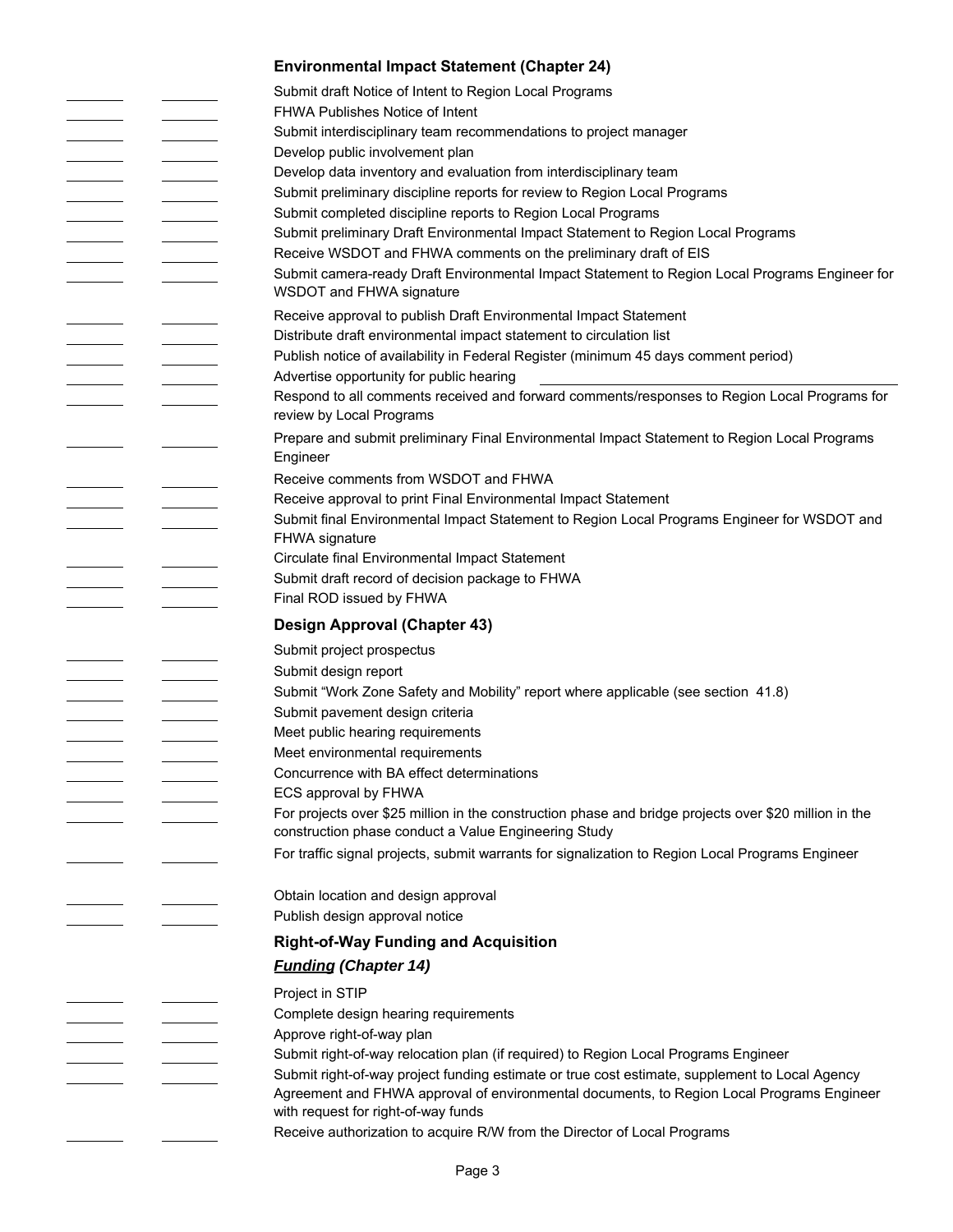# *Acquisition (Chapter 25)*

|  | Acquisition procedures approved by the Director of Local Programs                                    |
|--|------------------------------------------------------------------------------------------------------|
|  | Set up documentation file for each parcel                                                            |
|  | Set up commitment file                                                                               |
|  | <b>Appraisal:</b>                                                                                    |
|  | Appraisal reviewer approved by WSDOT                                                                 |
|  | Give landowner opportunity to accompany appraiser                                                    |
|  | Signed appraiser certification in file                                                               |
|  | <b>Appraisal Review:</b>                                                                             |
|  | Appraisal reviewer approved by WSDOT                                                                 |
|  | Date of value determination precedes commencement of negotiations                                    |
|  | Just compensation set by agency                                                                      |
|  | Signed review appraiser certification in file                                                        |
|  | <b>Negotiations:</b>                                                                                 |
|  | Prepare diary of all owner contracts                                                                 |
|  | Give owner written statement of just compensation (Offer Letter)                                     |
|  | Ensure that settlement contains construction clauses                                                 |
|  | Obtain evidence of clear title                                                                       |
|  | Negotiator disclaimer statement in file                                                              |
|  | <b>Relocation Plan:</b>                                                                              |
|  | Approved by WSDOT                                                                                    |
|  | Work with WSDOT relocation staff on all relocations                                                  |
|  | <b>Project Completion:</b>                                                                           |
|  | Complete relocation                                                                                  |
|  | Complete acquisition                                                                                 |
|  | Complete administrative settlement documentation                                                     |
|  | Place a copy of deeds in file, include proof of payment in file.                                     |
|  | Send:                                                                                                |
|  | Letter of certification sent from local agency to Region Local Programs Engineer                     |
|  | LPA Coordinator conducts certification review                                                        |
|  | WSDOT's certification by Real Estate Services, Assistant Director Local Agency<br>Projects           |
|  | Plans, Specifications, and Estimates (Chapters 24, 26, 27, and 44)                                   |
|  | Review commitment and correspondence file                                                            |
|  | When applicable, secure the following permits or interagency coordination:                           |
|  | Airport roadway clearance from FAA                                                                   |
|  | Coastal zone management compliance from DOE                                                          |
|  | For cultural, archeological, or historical sites SHPO contacted                                      |
|  | Obtain concurrence letters for environmental determination                                           |
|  | Request updated ESA species lists every six months                                                   |
|  | When waters modified or controller USFWS and State Department of Fisheries and<br>Wildlife consulted |
|  | When stream is affected, permit from DOE                                                             |
|  | For timber supporting land, permit from DNR                                                          |
|  | When construction might reduce water quality, contact DOE                                            |
|  | For quarries of 2 acres (0.81 ha) and 10,000 tons (9 091 metric tons) or more DNR<br>contacted       |
|  | Waters/wetlands - Army Corps of Engineers contacted                                                  |
|  | For navigable waterways, permit from Coast Guard obtained                                            |
|  | If wetlands are affected, U.S. Fish and Wildlife Service or National Marine Fisheries                |
|  | Services contacted                                                                                   |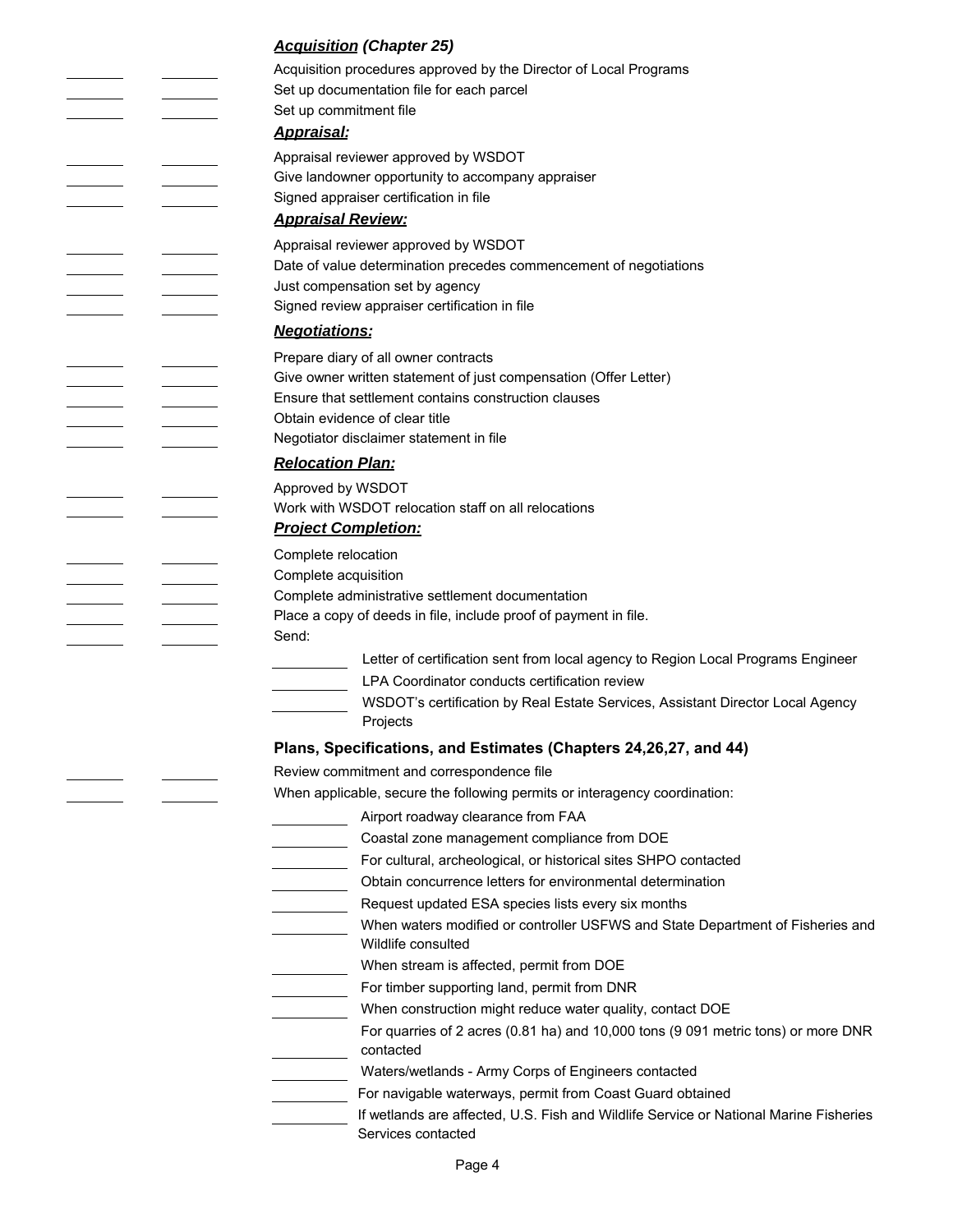#### **Plans, Specifications, and Estimates**

Utility agreement obtained

Railway agreement(s) obtained

On all federal aid projects, any revision to Division 1 of the Standard Specifications or APWA Division 1 General Special Provisions requires prior written approval from Local Programs

PS&E completed:

Vicinity map

- Summary of quantities
- Pit, quarry, stockpile, and waste sites
- Reclamation plans
- **ENSILEE SECTION** Roadway sections
- **Example 3** Plans/profiles
- Utility
- **EXECUTE:** Structure notes
	- $\equiv$  Signing
- **Illumination**
- **EXALLER** Bridge plans
- **Traffic control Plans**
- \_ Detour Plans
- Standard plans
- Sheets numbered and dated
- **Each sheet signed and stamped by Professional Engineer**
- Bridge plans, designed calculations, and soil report to Region Local Programs Engineer (State Ad and Award only)
- Form FHWA-1273 and latest amendment included
- Log of test borings
- **Training requirements**
- **EEO** requirement clauses
- **EXECUTE:** For steel, included Buy America requirement
	- **Traffic control special provisions** 
		- $\equiv$  Speciality items
	- General special provisions and amendments arranged in order and indexed
- **EXALLER** Project proposal
	- Federal Aid Proposal Notices (2 pages)
- Noncollusion Declaration
- Louise Contract
	- Certification for Federal Aid Contracts (Lobbying)
- DBE Utilization Certification
- **Engineer's estimate complete**
- Documentation for each item in engineer's estimate
- **Justification for nonparticipating items**
- Detailed documentation for lump sum items available in project files
- **Estimate to Region Local Programs Engineer**
- **Training goal set by Region Local Programs**
- **DBE goal set by Region Local Programs**
- **Approval of local agency supplied materials**
- Sources approved by approving authority
	- Approval of stockpiling by the Director of Local Programs (when payment is requested for material when stockpiling aggregates, etc., for use on a future federal aid project)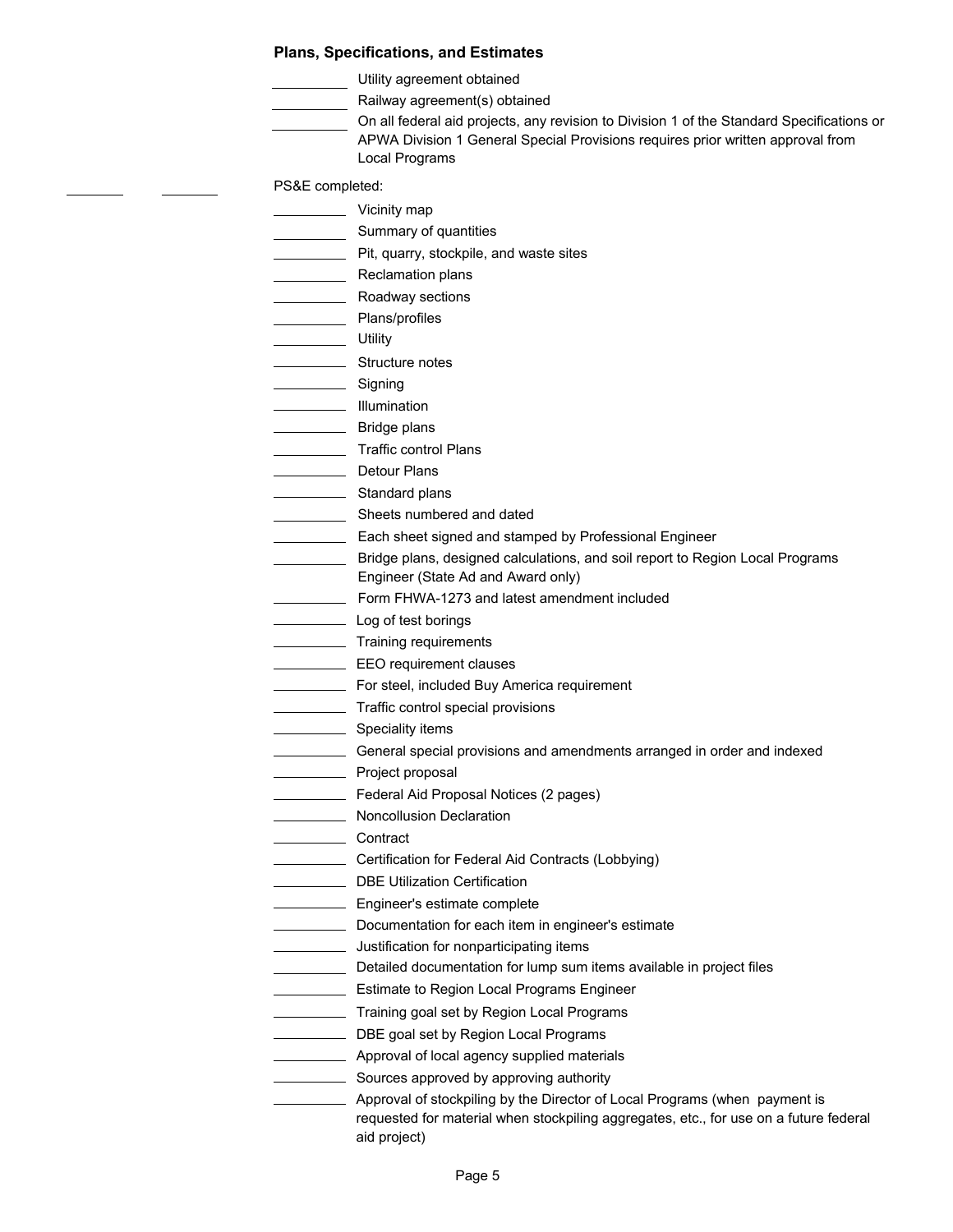| <b>Plans, Specifications, and Estimates</b>                                                                       |
|-------------------------------------------------------------------------------------------------------------------|
| Distribution of preliminary plans as determined by local agency                                                   |
| Field review of PS&E (State Ad and Award only)                                                                    |
| For tied bids, letter from approving authority                                                                    |
| For State Ad and Award, financial responsibility letter with PS&E documents sent to Region Local                  |
| Programs Engineer                                                                                                 |
| PS&E approved by approving authority                                                                              |
| Plans, contract specifications and estimate stamped, signed, and dated, and on file in the local<br>agency office |
| State and federal wage rates added to ad plans                                                                    |
| PS&E sent to Region Local Programs Engineer                                                                       |
| <b>Request Construction Funds (Chapter 14)</b>                                                                    |
| Project in STIP<br><b>Request Construction Funds</b>                                                              |
| Send letter with the following attachments to Regional Local Programs Engineer requesting<br>construction funds:  |
| Supplement to Local Agency Agreement, if project includes other phases                                            |
| Letter of right-of-way certification                                                                              |
| <b>Local Ad and Award</b>                                                                                         |
| <b>Advertise for Bids (Chapter 46)</b>                                                                            |
| Get Local Programs Contract Number<br>from Region                                                                 |
| Local Programs Engineer                                                                                           |
| Approve ad period of less that 3 weeks                                                                            |
| Publish notice of bid opening                                                                                     |
| Date of publication for sealed bids                                                                               |
| <b>Bid Opening (Chapter 46)</b>                                                                                   |
| Issued addendum (if within one week of bid opening, bid opening should be delayed)                                |
| <b>Opened Bids</b>                                                                                                |
| Prepared bid tabulation sheet                                                                                     |
| Checked submitted bids for tabulation errors                                                                      |
| Completed bid and bidders tabulation sheet                                                                        |
| Checked DBE participation project goals - verify DBE certification status                                         |
| Determine responsive bid                                                                                          |
| Determine contractor qualifications                                                                               |
| Contractor registered by Washington State Department of Labor and Industries                                      |
| Contractor licensed as required by the laws of the state of Washington                                            |
| Excluded Parties Listing System checked and documented - (http://epls.arnet.gov)                                  |
| Award recommendation sent to approving authority                                                                  |
| When low bid is over engineer's estimate, submit justification and letter of award recommendation                 |
| to approving authority                                                                                            |
| Submit supplement to Local Agency Agreement                                                                       |
| Supplement approved by Local Programs                                                                             |
| <b>Award of Contract (Chapter 46)</b>                                                                             |
| Establish contract award date                                                                                     |
| Sent "Award Letter" to successful low bidder                                                                      |
| Sent "Condition of Award" to successful low bidder if DBE goals are set in the contract                           |
| Notify all unsuccessful bidders                                                                                   |
| Return bid bonds (except for first three)                                                                         |
|                                                                                                                   |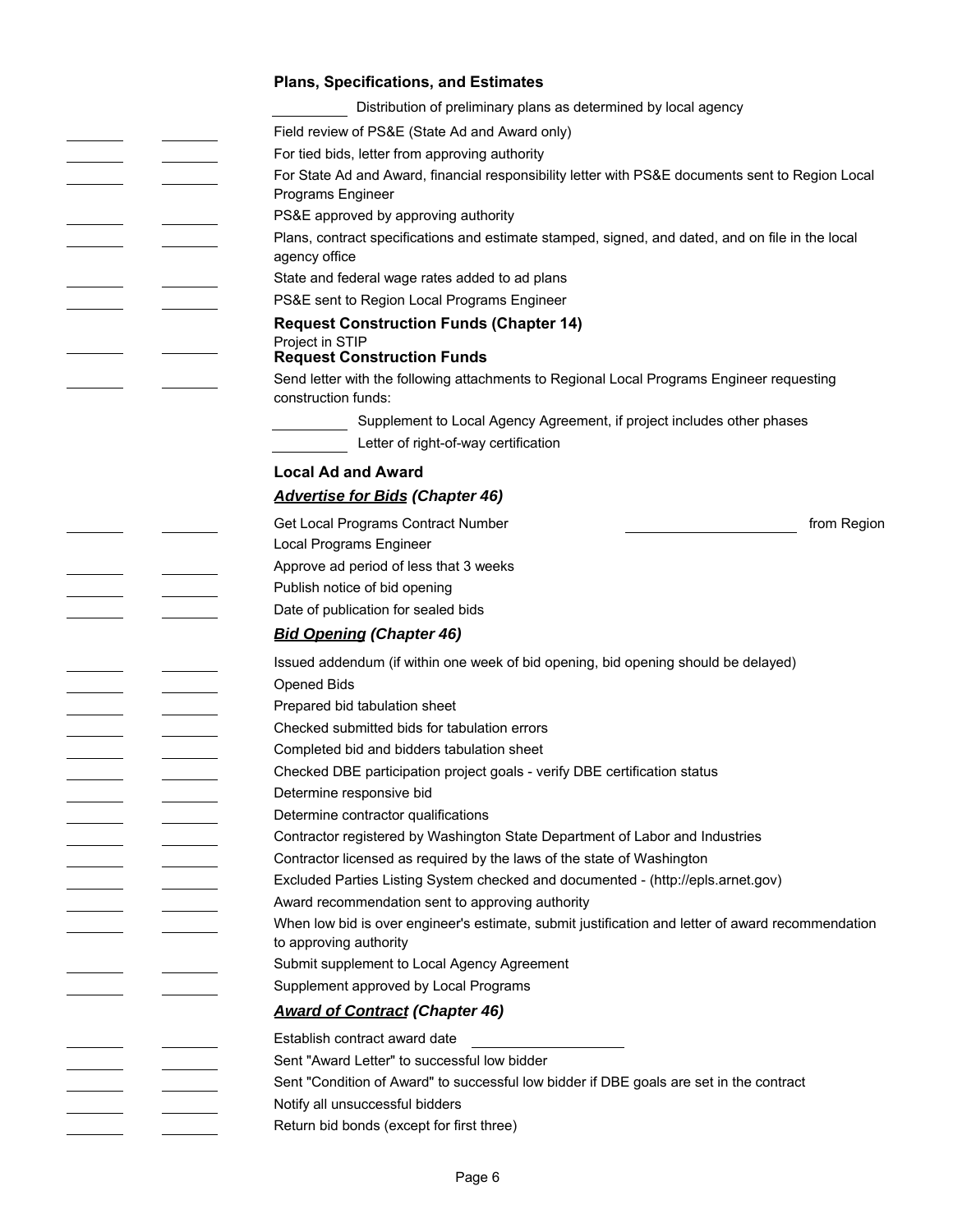## *Award of Contract*

Notify second and third bidders of holding bid bonds until execution

Sent to Region Local Programs Engineer:

- Tabulation of bids
- **Engineer's estimate**

Actual versus estimated costs shown in Local Agency Agreement

**Award letter** 

- DBE utilization certification, form 272-056A (if applicable)
- **Estimated date of contract completion or number of working days for the contract**

Names and addresses of all firms that submitted a quote to the successful low bidder

## DATE OF AWARD IS CUTOFF FOR CHARGING TO PRELIMINARY ENGINEERING

## **Construction Administration** *Execution of Contract (Chapter 46)*

Sent contract and contract bond papers to contractor for signature "Certificate of Insurance" received from contractor Approving authority executed contract documents

- Notified the contractor by phone of the execution of the contract
- Executed a copy of the contract to contractor
- Sent notice to proceed to contractor, with cc to Region Local Programs Engineer
- Returned bid bonds to second and third bidders

## **Preconstruction Conference (Chapter 51)**

Notice of preconstruction conference to:

- Lackenburg Contractor
- **Manuel Programs Engineer**
- Affected utility companies
- **Notice department**
- **Exercise Elite department**
- **Hospital**
- **Ambulance service** 
	- Post Office
	- Others **Outlet and Containers** and Containers and Containers and Containers and Containers and Containers and Containers and Containers and Containers and Containers and Containers and Containers and Containers and Contain

Preconstruction conference agenda prepared

Preconstruction conference held

Minutes of meeting to:

- **Contractor**
- Subcontractors
- **ENETA:** Region Local Programs Engineer
- Other attending persons
- **Invited but not represented agencies**
- **Example 2** Project file

"Training Program":

- Received from contractor
- **Approved by agency**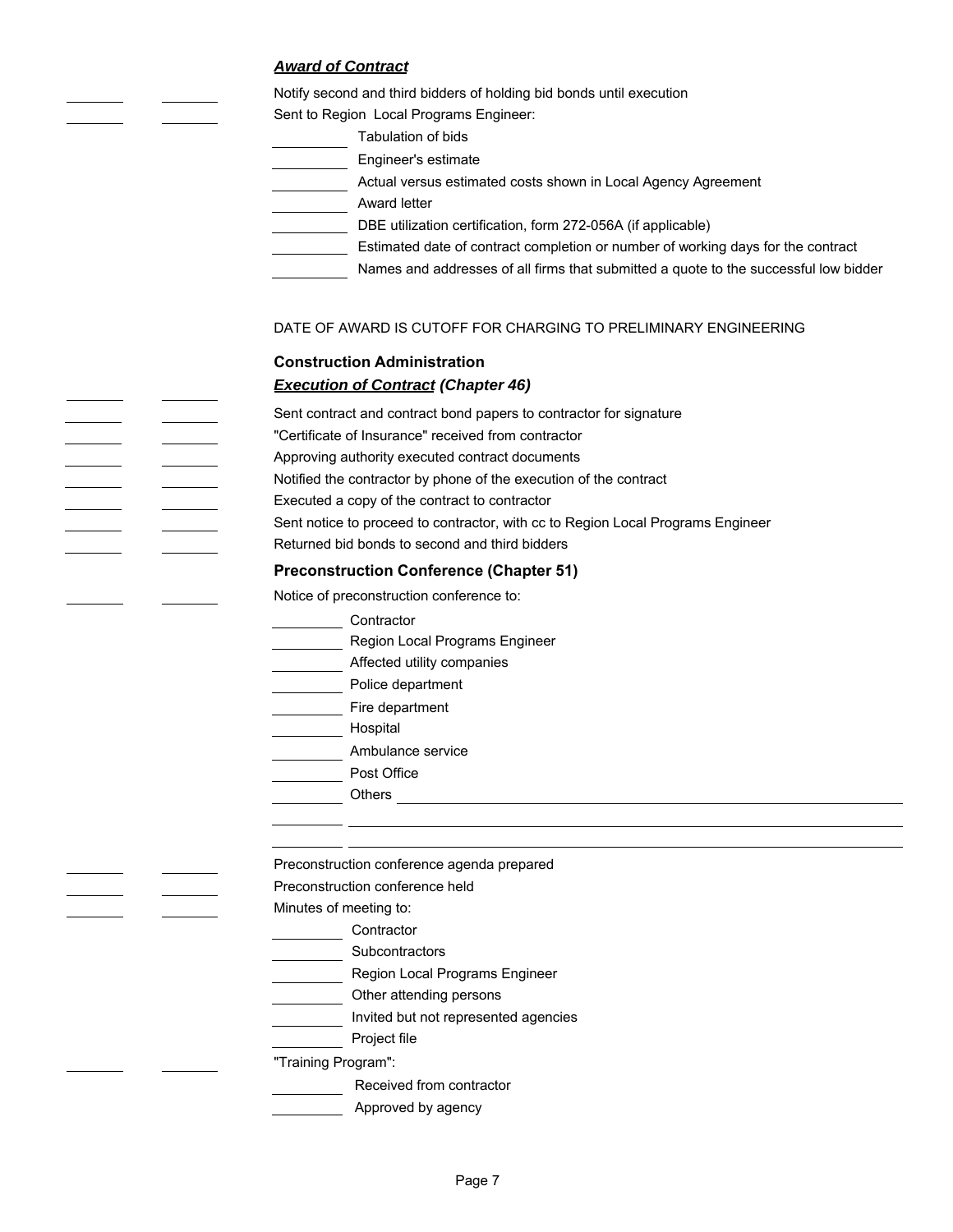### *Execution of Contract*

"Apprentice/Trainee":

Approval request from contractor

Approved by agency

#### **Construction Documentation (Chapter 52)**

"Record of Material Testing" receive from WSDOT Materials Laboratory

Contractor provides copies of permits obtained from other agencies and/or property owners:

- Washington State Dept. of Wildlife/Fisheries-Hydraulic Permit
- Washington State Dept. of Ecology
- **Irrigation Regionals**
- **Example 3** Burlington Northern Railroad
- Union Pacific Railroad
	- Air Pollution Control Authority

Temporary water pollution control plan approved

Agency requests updated ESA species listing every six months

- Approved contractor's progress schedule
- Received railroad insurance from contractor
- Construction diary started
- Inspector's diary started
- "Certification of Materials Origin" received from contractor
	- Material source approval received
- Plans for falsework and forms:
	- Received from contractor
	- **Approved by agency**

Require job site posters placed by contractor

FHWA 1495 and 1495A - "Wage Rate Information"

- FHWA 1022 "Fraud Notice Poster"
- OFCCP-1420 "EEO is the Law"
- WISHA LI-416-81 "Safety and Health Protection on the Job"
- Industrial insurance poster LI-242-97
- Your rights as a worker F700-053-000
- Family care and maternity F700-025-000
	- Approved "Statement of Intent to Pay Prevailing Wage"
	- Copy of wage rates from contract documents
- Daily construction signing records started (Checked twice daily and recorded)
- Weekly statement of working days started
- Material acceptance sampler appointed
- Material independent assurance sampler appointed
- Appointed office engineer for progress estimates and final records
- Obtain a copy of the scale certifications
- Daily scale check
- Received FHWA Form 1391 for each July from contractor and subcontractors
- FHWA Form 1392 prepared and sent to Region Local Programs
- Received "Request to Sublet Work" and "Subcontractor or Agent Certification" from contractor Approved request to sublet (subject to 70 percent limit)
	- Received approved " Intent to Pay Prevailing Wages" from contractor, subcontractors, and agents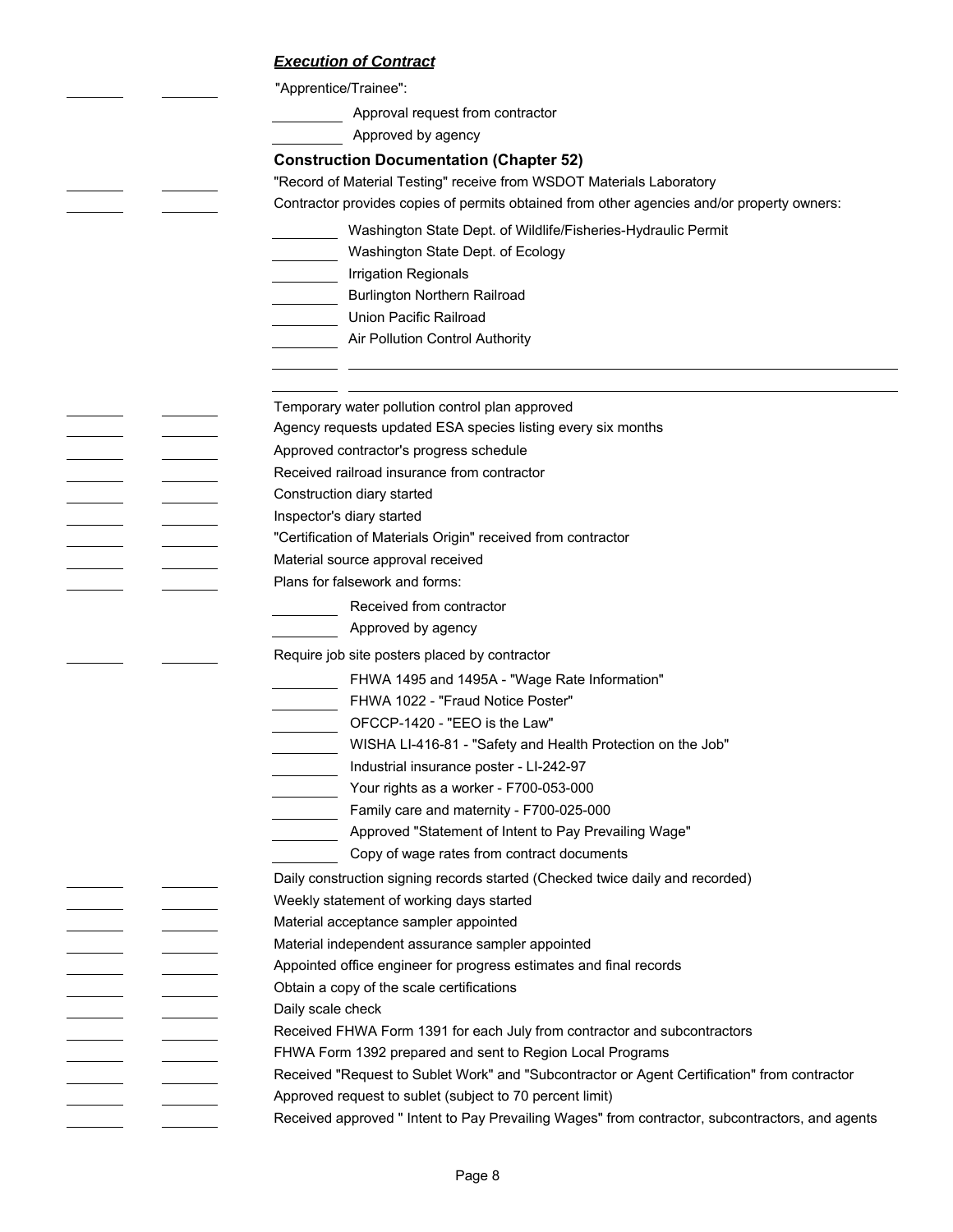## **Construction Documentation**

 $\frac{1}{2} \left( \frac{1}{2} \right) \left( \frac{1}{2} \right) \left( \frac{1}{2} \right) \left( \frac{1}{2} \right) \left( \frac{1}{2} \right) \left( \frac{1}{2} \right) \left( \frac{1}{2} \right) \left( \frac{1}{2} \right) \left( \frac{1}{2} \right) \left( \frac{1}{2} \right) \left( \frac{1}{2} \right) \left( \frac{1}{2} \right) \left( \frac{1}{2} \right) \left( \frac{1}{2} \right) \left( \frac{1}{2} \right) \left( \frac{1}{2} \right) \left( \frac$ 

 $\mathcal{L}^{\text{max}}$  $\frac{1}{2}$  $\sim 10^{-1}$ 

 $\frac{1}{1} \left( \frac{1}{1} \right)^{2} \left( \frac{1}{1} \right)^{2} \left( \frac{1}{1} \right)^{2} \left( \frac{1}{1} \right)^{2} \left( \frac{1}{1} \right)^{2} \left( \frac{1}{1} \right)^{2} \left( \frac{1}{1} \right)^{2} \left( \frac{1}{1} \right)^{2} \left( \frac{1}{1} \right)^{2} \left( \frac{1}{1} \right)^{2} \left( \frac{1}{1} \right)^{2} \left( \frac{1}{1} \right)^{2} \left( \frac{1}{1} \right)^{2} \left( \frac$ 

 $\frac{1}{2} \left( \frac{1}{2} \right) \left( \frac{1}{2} \right) \left( \frac{1}{2} \right) \left( \frac{1}{2} \right) \left( \frac{1}{2} \right) \left( \frac{1}{2} \right) \left( \frac{1}{2} \right) \left( \frac{1}{2} \right) \left( \frac{1}{2} \right) \left( \frac{1}{2} \right) \left( \frac{1}{2} \right) \left( \frac{1}{2} \right) \left( \frac{1}{2} \right) \left( \frac{1}{2} \right) \left( \frac{1}{2} \right) \left( \frac{1}{2} \right) \left( \frac$ 

Received "Intent to Pay Prevailing Wages" from Labor and Industries (required before first payment)

| Received "Intent to Pay Prevailing Wages" from Labor and Industries (required before first payment)                                                                                                                       |
|---------------------------------------------------------------------------------------------------------------------------------------------------------------------------------------------------------------------------|
| Checked first certified payroll from contractor and subcontractors to ensure payment of prevailing                                                                                                                        |
| wages                                                                                                                                                                                                                     |
| Conducted random check of each successive payroll                                                                                                                                                                         |
| Monthly wage rate interviews conducted                                                                                                                                                                                    |
| Checked employee interview wage rate against certified payroll and Labor and Industries                                                                                                                                   |
| approving prevailing rate                                                                                                                                                                                                 |
| Assigned Change Order Numbers                                                                                                                                                                                             |
| (Local Programs approval required when change order will alter the termini, character, or scope of<br>work. Approval must be obtained before effective date of change order to be eligible for federal<br>participation.) |
| Prepare change order that details basis and need for the change                                                                                                                                                           |
| days                                                                                                                                                                                                                      |
| Change order signed by contractor                                                                                                                                                                                         |
| Change order signed by surety (if required)                                                                                                                                                                               |
| Verbal approval obtained from approving authority                                                                                                                                                                         |
| Signed by approving authority                                                                                                                                                                                             |
| Original sent to contractor                                                                                                                                                                                               |
| Copy of approved change order sent to Region Local Programs Engineer                                                                                                                                                      |
| Supplement to Local Agency Agreement approved by the Director of Local Programs                                                                                                                                           |
| Obtained copy of monthly estimate                                                                                                                                                                                         |
| Verified and documented that DBE is performing a commercially useful function prior                                                                                                                                       |
| to making a monthly payment                                                                                                                                                                                               |
| Prepared estimate                                                                                                                                                                                                         |
| Checked estimate<br><u>and the state of the state</u>                                                                                                                                                                     |
| Estimate sent to contractor                                                                                                                                                                                               |
| Estimate received from contractor                                                                                                                                                                                         |
| Obtain all "Intent to Pay Prevailing Wages" forms (for first month only; no payment can<br>be made to the contractor until the form is received)                                                                          |
| Overview of DBE Work (Chapter 26):                                                                                                                                                                                        |
| Verify work being done per Condition of Award Letter                                                                                                                                                                      |
| Conduct on-site review(s) of each DBE to determine if the DBE is performing a                                                                                                                                             |
| commercially useful function (CUF)                                                                                                                                                                                        |
| Review change orders that affected DBE work                                                                                                                                                                               |
| DBE goal change approved by the Director of Local Programs                                                                                                                                                                |
| Overview of EEO (Chapter 27):                                                                                                                                                                                             |
| Agency designates and EEO officer                                                                                                                                                                                         |
| Conduct on-site compliance review                                                                                                                                                                                         |
| Monitor DOT Form 820-010 each month for each trade                                                                                                                                                                        |
| Notify contractor of compliance or non-compliance with the contract provisions                                                                                                                                            |
| Ensure EEO signs are posted                                                                                                                                                                                               |
|                                                                                                                                                                                                                           |